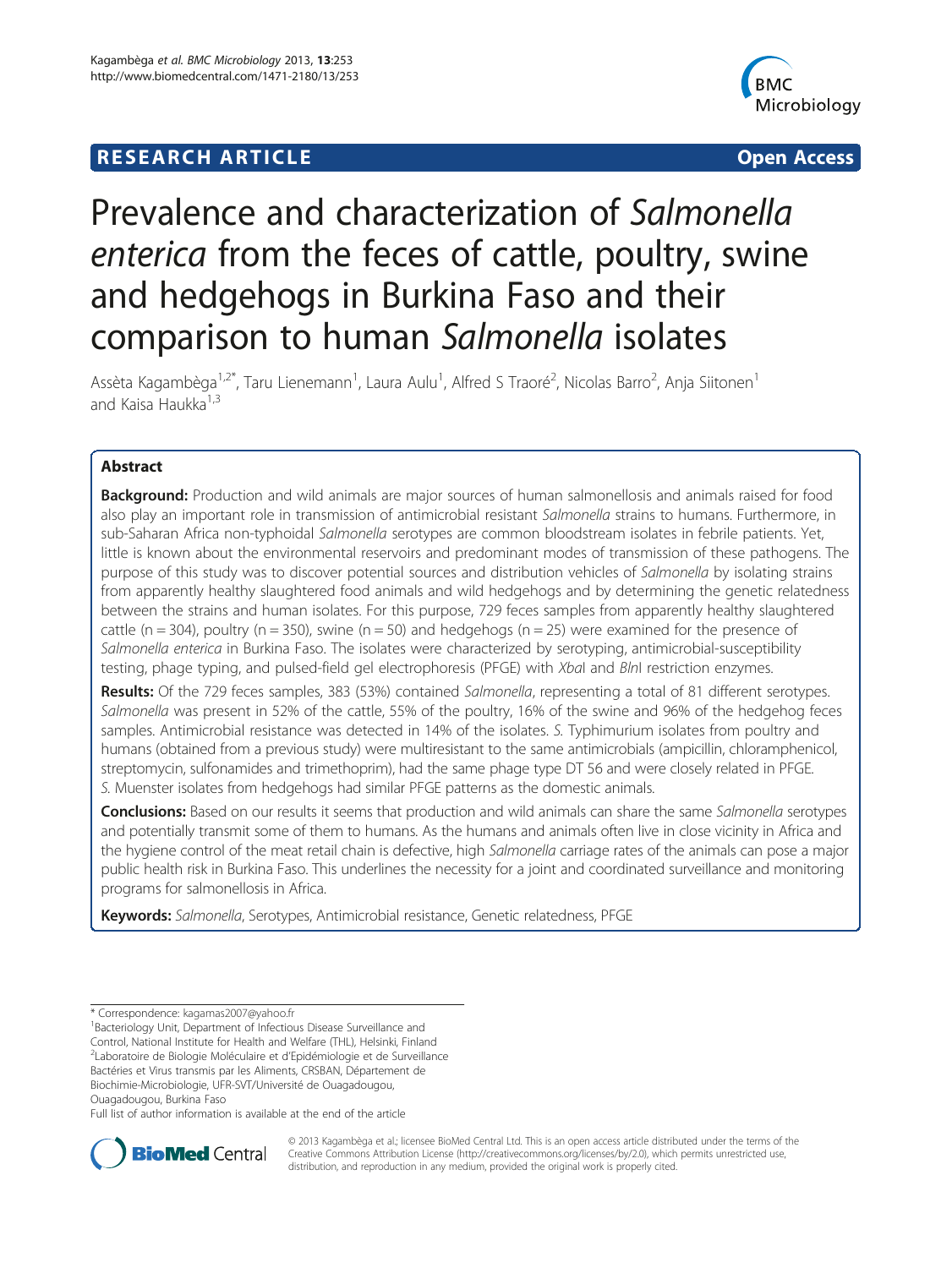# **Background**

Salmonella is one of the major zoonotic foodborne pathogens worldwide. It can cause a variety of clinical manifestations from mild gastroenteritis to bacteremia and typhoid fever. The global burden of nontyphoidal Salmonella gastroenteritis has been estimated to be 93.8 million cases of gastroenteritis each year, with 155 000 deaths [\[1](#page-7-0)]. In Africa, non-typhoidal Salmonella has consistently been reported as a leading cause of bacteremia among immuno-compromised people, infants and newborns [[2,3\]](#page-7-0). However, the sources and transmission routes of Salmonella in developing countries are poorly understood due to the lack of coordinated national epidemiological surveillance systems [[4,5\]](#page-7-0). In general, the primary sources of salmonellosis are considered to be food-producing animals such as cattle, poultry and swine [\[6](#page-7-0)]. The pathogens are mainly disseminated by trade in animals and uncooked animal food products [[7\]](#page-7-0). The process of removing the gastrointestinal tract during slaughtering of food animals is regarded as one of the most important sources of carcass and organ contamination with Salmonella at abattoirs [\[8](#page-7-0)]. Also asymptomatic pet animals are a potential source of infection, especially species with high fecal carriage rates of Salmonella [[9](#page-7-0)]. African pygmy hedgehogs kept as pets have previously been associated with cases of human salmonellosis [[10](#page-7-0)]. The development and the accumulation of resistance to antimicrobials in foodborne pathogens are a major problem for public health. Multiresistant Salmonella may acquire their resistance genes from microbiota of production animals before being transmitted to humans through food chain [\[11,12\]](#page-7-0).

Due to the lacking surveillance programs in Burkina Faso, as in the most of Africa, information on the prevalence of Salmonella and other enteropathogens in food stuffs is limited. However, our previous study on the prevalence of enteric bacteria on retail meats sold at the markets in Ouagadougou, Burkina Faso, revealed that 37% of the chicken, 13% of the beef intestines, and 7% of the mutton samples were contaminated by *Salmonella* [[13](#page-7-0)]. The most common serotypes detected were S. Derby and S. Tilene. In a following broader study on chicken carcasses in Burkina Faso, up to 57% of the carcasses were found to be contaminated by *Salmonella*, *S.* Derby again being the most common serotype [\[14\]](#page-7-0). In order to better understand the origin of the pathogens, in the current study, we sampled the feces of the common food animals during slaughter. Since previously S. Tilene has mainly been recovered from African pigmy hedgehogs kept as pets in North America or Europe [\[15,16](#page-7-0)], we included hedgehogs, which are common on the grassy pastures in Burkina Faso and also consumed as food, in our study.

The specific aims of our study were: first, to estimate the prevalence of Salmonella in the feces of slaughtered cattle, poultry and swine, as well as in the feces of hedgehogs in Burkina Faso; second, to identify the serotype of Salmonella isolates; third, to determine the sensitivity of the isolates to the antimicrobial agents; and finally, to assess the genetic relatedness of the isolates from the feces of the animals and from the local children using pulsedfield gel electrophoresis (PFGE).

#### Results

### Salmonella prevalence and the serotypes

Salmonella was isolated from 383 (53%) of the total of 729 feces samples from apparently healthy animals. Isolates were obtained from 159 (52%) of the cattle feces, 192 (55%) of the chicken feces, 8 (16%) of the swine feces and 24 (96%) of the hedgehog feces (Table [1\)](#page-2-0). Of the 383 isolates, 382 belonged to S. enterica ssp. enterica and one was S. enterica ssp. salamae. 364 of the S. enterica ssp. enterica isolates could be serotyped in detail, while for 18 isolates only the Salmonella group could be assigned. 60 different serotypes were found from the cattle, 41 from the chicken, 5 from the swine and 8 from the hedgehog feces. The predominant serotypes were S. Drac and S. Muenster in the cattle, S. Derby and S. Chester in the poultry and S. Muenster in both the swine and hedgehog feces. The 3 S. Typhimurium isolates from the cattle all belonged to variant Copenhagen. Phage typing divided the S. Typhimurium isolates further into three definite phage types: DTs 2, 56 and 116 (Figure [1](#page-4-0)). In addition, 9 strains were RDNC (reacts but do not conform).

#### Antimicrobial resistance

On the whole, 52 (14%) of the 383 Salmonella isolates were resistant to one or more antimicrobials tested: 23 of these were from the cattle, 23 from the poultry and 6 from the hedgehog feces (Table [1](#page-2-0)). The salmonella isolates from the swine feces were susceptible to the tested antimicrobials. Six isolates were multiresistant: 4 S. Typhimurium isolates from the poultry feces (ampicillin, chloramphenicol, streptomycin, sulfonamides and trimethoprim), 1 S. Hato isolate from the poultry feces (ampicillin, streptomycin, sulfonamides, tetracycline, trimethoprim) and 1 S. Urbana isolate from the cattle feces (chloramphenicol, trimethoprim, nalidixic acid and mecillinam). Out of the 383 isolates, 247 (64%) showed decreased sensitivity (i.e. were intermediate) to one or more antimicrobial, especially to streptomycin, tetracycline and sulphonamides (Table [1\)](#page-2-0). Two isolates (S. Urbana and S. Waycross) had decreased sensitivity to ciprofloxacin and one (S. Urbana) to cefotaxime. The MIC values for the nalidixic acid resistant isolates were 0.023 μg/ ml (*S.* Muenster) and 0.032 μg/ml (*S.* Urbana).

#### Genetic relatedness by PFGE

To determine the genotypic relatedness of the Salmonella isolates recovered from the cattle, poultry, swine and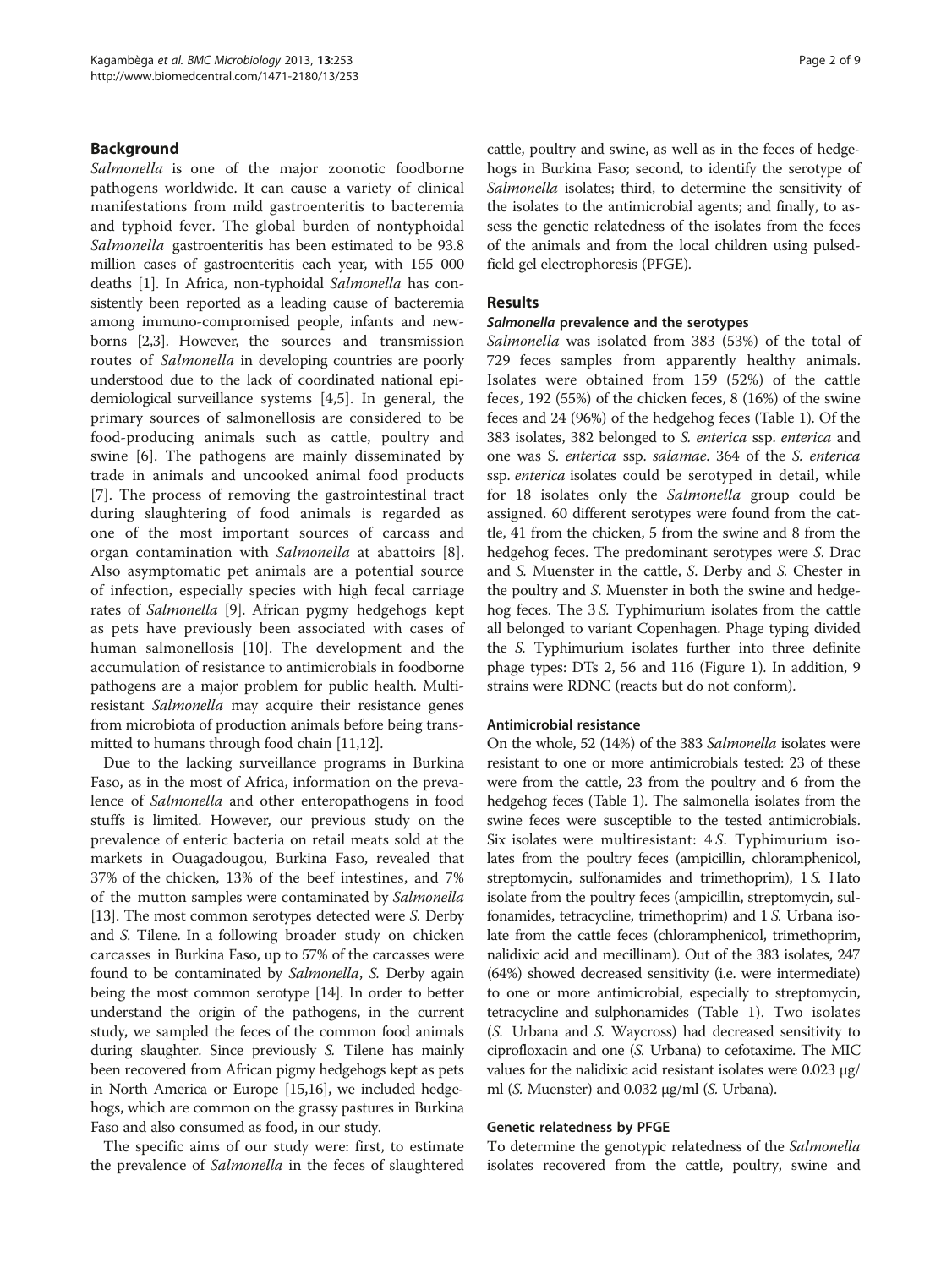| Salmonella    |                          | Cattle feces Poultry feces Swine feces |            | Hedgehog                     | <b>Total</b>   | Antimicrobial resistance patterns      |                                                                  |  |  |
|---------------|--------------------------|----------------------------------------|------------|------------------------------|----------------|----------------------------------------|------------------------------------------------------------------|--|--|
| serotypes     | $(n = 304)$              | $(n = 350)$                            | $(n = 50)$ | feces $(n = 25)$ $(n = 729)$ |                | Resistant <sup>a</sup>                 | Intermediate <sup>a</sup>                                        |  |  |
| S. Abaetetuba | $\mathbf{1}$             | $\mathbf{1}$                           | ٠          |                              | $\overline{2}$ |                                        | 1Pstr-tet, 1Cstr                                                 |  |  |
| S. Abony      |                          | $\mathbf{1}$                           |            |                              | $\mathbf{1}$   |                                        |                                                                  |  |  |
| S. Adelaide   |                          | 1                                      |            |                              | 1              |                                        |                                                                  |  |  |
| S. Agona      |                          | 3                                      |            |                              | 3              |                                        | 1Pstr-sul, 1Cstr                                                 |  |  |
| S. Albany     | 2                        | $\overline{2}$                         |            |                              | 4              |                                        | 1 $P$ tet, 1 $C$ str                                             |  |  |
| S. Anatum     |                          | 1                                      |            |                              | $\mathbf{1}$   |                                        | 1Pstr                                                            |  |  |
| S. Ank        |                          | 1                                      |            | $\overline{4}$               | 5              |                                        | 4Hstr, 1Pstr                                                     |  |  |
| S. Antwepen   | 1                        |                                        |            |                              | 1              |                                        | 1Cstr                                                            |  |  |
| S. Apeyeme    | 2                        | 3                                      |            |                              | 5              | 2Cstr                                  | 3Pstr                                                            |  |  |
| S. Banana     | 1                        | $\overline{2}$                         |            | 1                            | $\overline{4}$ | 1 <b>H</b> str                         | 1Cstr                                                            |  |  |
| S. Bareilly   | 1                        | Ĭ.                                     |            |                              | $\mathbf{1}$   |                                        | 1Cstr                                                            |  |  |
| S. Bargny     | 1                        |                                        |            |                              | 1              |                                        | 1Cstr                                                            |  |  |
| S. Binningen  |                          | 2                                      |            |                              | 2              |                                        |                                                                  |  |  |
| S. Brancaster | 1                        | 3                                      |            |                              | $\overline{4}$ |                                        | 1Cstr, 1Pstr, 1Pstr-tet                                          |  |  |
| S. Bredeney   | 5                        | 2                                      |            |                              | 7              |                                        | 4Cstr, 1Pstr                                                     |  |  |
| S. Brive      | 1                        |                                        |            |                              | 1              |                                        | 1Cstr                                                            |  |  |
| S. Carmel     | 1                        |                                        |            |                              | $\mathbf{1}$   |                                        |                                                                  |  |  |
| S. Carno      | 1                        |                                        |            |                              | 1              |                                        |                                                                  |  |  |
| S. Chandans   | $\overline{2}$           |                                        |            |                              | $\overline{2}$ |                                        | 2Cstr                                                            |  |  |
| S. Chester    | 1                        | 31                                     |            |                              | 32             | 1Pmec                                  | 29Pstr, 1Cstr, 1Pstr-tet                                         |  |  |
| S. Chomedey   | 4                        |                                        |            |                              | 4              |                                        | 4Cstr                                                            |  |  |
| S. Colindale  | 1                        |                                        |            |                              | $\mathbf{1}$   |                                        | 1Cstr                                                            |  |  |
| S. Colobane   | 2                        |                                        |            |                              | $\overline{2}$ | 1Cstr                                  | 1Cstr                                                            |  |  |
| S. Dahra      | 2                        |                                        |            |                              | $\overline{2}$ |                                        | 1Cstr-tet                                                        |  |  |
| S. Dakar      | 1                        |                                        |            |                              | $\mathbf{1}$   | 1Cstr                                  |                                                                  |  |  |
| S. Derby      |                          | 51                                     |            |                              | 51             | 5Ptet, 3Pstr, 1Pchl, 1Psul             | 22Pstr, 1Psul, 1Psul-tet,<br>7Pstr-tet, 7Pstr-sul, 2Pstr-sul-tet |  |  |
| S. Drac       | 26                       |                                        |            | 1                            | 27             | 4Cstr                                  | 1Hstr, 22Cstr                                                    |  |  |
| S. Duisburg   | $\overline{\phantom{a}}$ | $\mathbf{1}$                           |            |                              | 1              |                                        | 1Pstr                                                            |  |  |
| S. Eastbourne | 2                        | 2                                      |            |                              | 4              |                                        | 2Cstr, 1Pstr, 1Pstr-tet                                          |  |  |
| S. Farakan    | 3                        |                                        |            |                              | 3              | $1\mathsf{Cstr}$                       | 1Cstr                                                            |  |  |
| S. Freetown   |                          | 1                                      |            |                              | 1              | L,                                     | 1Pstr                                                            |  |  |
| S. Fresno     |                          | $\overline{4}$                         |            |                              | 4              | 1Pstr                                  | $1$ <b>P</b> str                                                 |  |  |
| S. Frintrop   | 1                        |                                        |            |                              | $\mathbf{1}$   |                                        | 1Cstr                                                            |  |  |
| S. Fufu       | 1                        |                                        |            |                              | $\mathbf{1}$   |                                        | 1Cstr                                                            |  |  |
| S. Galiema    |                          | $\overline{2}$                         |            |                              | $\overline{2}$ |                                        | 2Pstr                                                            |  |  |
| S. Gokul      | 1                        | ä,                                     |            |                              | $\mathbf{1}$   |                                        | $1\mathsf{Cstr}$                                                 |  |  |
| S. Hato       | 5                        | 22                                     |            |                              | 27             | 1Pamp-str-sul-tet-tmp,<br>1Pamp, 1Pstr | 8Pstr, 1Psul-tet, 2Pstr-tet,<br>1 $P$ tet, 1 $C$ str             |  |  |
| S. Hillingdon |                          | $\mathbf{1}$                           |            |                              | $\mathbf{1}$   |                                        | $1$ <b>P</b> str                                                 |  |  |
| S. Ikeja      | 1                        |                                        |            |                              | $\mathbf{1}$   |                                        | 1Cstr                                                            |  |  |
| S. Ilala      | 2                        |                                        | 1          |                              | $\overline{2}$ |                                        | 1Sstr                                                            |  |  |
| S. Kaapstad   |                          | 4                                      |            |                              | 5              |                                        | 1 $Pstr, 1Sstr$                                                  |  |  |

# <span id="page-2-0"></span>Table 1 Salmonella enterica serotypes isolated from cattle, poultry, swine and hedgehog feces and their antimicrobial resistance patterns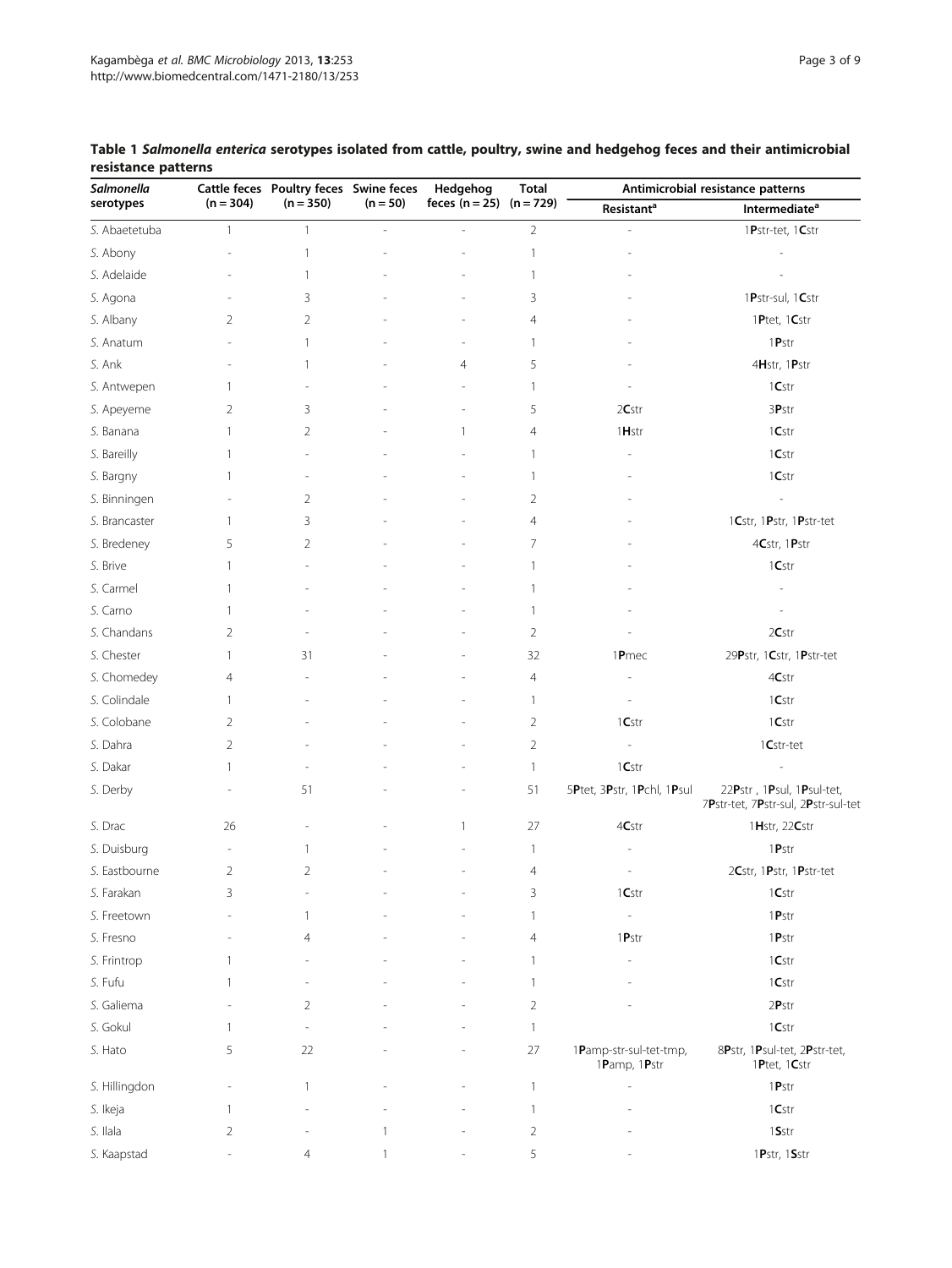| S. Kalamu                           | $\mathbf{1}$             | $\overline{\phantom{a}}$ | ÷,             | $\overline{\phantom{a}}$ | $\mathbf{1}$   | $\overline{\phantom{a}}$             | $\overline{\phantom{a}}$                                |
|-------------------------------------|--------------------------|--------------------------|----------------|--------------------------|----------------|--------------------------------------|---------------------------------------------------------|
| S. Kalina                           | $\overline{2}$           | ÷,                       |                |                          | $\overline{2}$ |                                      | 1Cstr                                                   |
| S. Kingston                         | $\overline{2}$           | 3                        |                |                          | 5              |                                      | 1Pstr, 1Cstr                                            |
| S. Kokomlemle                       | $\overline{2}$           | $\overline{1}$           |                |                          | 3              |                                      | 1Pstr, 1Cstr                                            |
| S. Korlebu                          | $\overline{2}$           |                          |                |                          | $\overline{2}$ | 2Cstr                                |                                                         |
| S. Lagos                            | $\overline{4}$           | $\overline{2}$           |                |                          | 6              | 2Pstr                                | 1Ptet, 2Cstr                                            |
| S. Moero                            | 1                        | $\overline{\phantom{a}}$ |                |                          | 1              | $\overline{a}$                       | i,                                                      |
| S. Monschaui                        | $\mathbf{1}$             | $\mathbf{1}$             |                | 3                        | 5              | 3Hstr                                | $1$ <b>P</b> str                                        |
| S. Muenster                         | 17                       | 6                        | 3              | 11                       | 37             | 1Camp, 1Cstr, 1Pnal,<br>1Hsul, 1Hstr | 5Hstr, 6Cstr, 4Pstr,<br>2Sstr, 1Htet                    |
| S. Nima                             | 3                        |                          |                |                          | 3              |                                      |                                                         |
| S. Nottingham                       | $\overline{2}$           | $\mathbf{1}$             |                |                          | 3              |                                      | 1Pstr-tet                                               |
| S. Oranienburg                      | 1                        |                          |                |                          | $\mathbf{1}$   |                                      | 1Cstr                                                   |
| S. Othmarschen                      | 1                        |                          |                |                          | $\mathbf{1}$   | 1Cstr                                | $\overline{\phantom{a}}$                                |
| S. Ouakam                           | L,                       |                          | 1              |                          | $\mathbf{1}$   |                                      | 1Sstr                                                   |
| S. Poona                            | $\overline{2}$           | $\mathbf{1}$             |                |                          | 3              |                                      | 1Pstr, 2Cstr                                            |
| S. Rissen                           | 1                        |                          |                |                          | $\mathbf{1}$   |                                      | $\overline{\phantom{a}}$                                |
| S. Ruiru                            | 8                        |                          |                |                          | 8              | 1Cstr, 1Cstr-tet                     | 3Cstr                                                   |
| S. Saintpaul                        | $\overline{\phantom{a}}$ | -1                       |                |                          | 1              |                                      | 1Ptet                                                   |
| S. Salford                          | 1                        |                          |                |                          | 1              |                                      | $\overline{\phantom{a}}$                                |
| S. Schwarzengrund                   | 1                        | 3                        |                |                          | 4              |                                      | $1\mathsf{Cstr}$ , $3\mathsf{Pstr}$                     |
| S. Senftenberg                      |                          | 8                        |                | $\overline{2}$           | 10             |                                      | 4Pstr, 2Pstr-tet,<br>1Pstr-sul-tet                      |
| S. Shangani                         |                          | $\mathbf{1}$             |                |                          | 1              |                                      | 1Pstr-sul                                               |
| S. Soumbedioune                     | 4                        |                          |                |                          | 4              |                                      | 3Cstr                                                   |
| S. Stanley                          | ÷,                       |                          |                | 1                        | $\mathbf{1}$   |                                      | 1 <b>H</b> str                                          |
| S. Stanleyville                     | L,                       | $\mathbf{1}$             |                |                          | $\mathbf{1}$   |                                      | 1Pstr-tet                                               |
| S.Tennessee                         | 3                        |                          |                |                          | 3              |                                      | 1Cstr                                                   |
| S. Trachau                          | 1                        | $\mathbf{1}$             |                |                          | $\overline{2}$ | 1Cstr                                | 1Pstr                                                   |
| S. Typhi                            |                          | $\mathbf{1}$             |                |                          | $\mathbf{1}$   | 1Pstr                                |                                                         |
| S. Typhimurium                      | 3                        | $\overline{4}$           |                |                          | $\overline{7}$ | 4Pamp-chl-str-sul-tmp,<br>3Cstr      |                                                         |
| S. Umbadah                          | 1                        |                          |                |                          | $\mathbf{1}$   | L,                                   | $\overline{a}$                                          |
| S. Umbilo                           | $\mathbf{1}$             |                          |                |                          | $\mathbf{1}$   |                                      | $1\mathsf{Cstr}$                                        |
| S. Urbana                           | 13                       | $\mathbf{1}$             | $\overline{2}$ |                          | 16             | 1Cchl-tmp-nal-mec                    | 4Cstr, 1Cstr-ftx, 2Cstr-tet,<br>1Cstr-cip, 1Pstr, 1Sstr |
| S. Virchow                          | $\mathbf{1}$             |                          |                |                          | $\mathbf{1}$   |                                      | 1Cstr                                                   |
| S. Waycross                         | $\overline{2}$           | $\mathbf{1}$             |                |                          | 3              | 1Cstr                                | 1Cstr, 1Pcip                                            |
| S. Yoruba                           | 1                        |                          |                |                          | 1              | $\frac{1}{2}$                        | 1Cstr                                                   |
| S. group B 4,5,12:-:-               | -1                       |                          |                |                          | $\mathbf{1}$   | $1Cstr-tet$                          | J.                                                      |
| S. group C 6,7,14:d:-               | 1                        | 9                        |                |                          | 10             |                                      | 5Pstr-sul, 4Pstr, 1Cstr                                 |
| S. group E 3,10:e,h:-               | 1                        | 5                        |                |                          | 6              |                                      | 1Pstr-sul-tet, 1Pstr, 1Cstr                             |
| S. group G 13,22z:-                 |                          |                          |                |                          | $\mathbf{1}$   |                                      | 1 <b>H</b> str                                          |
| Salmonella enterica<br>ssp. salamae | -1                       |                          |                |                          | $\mathbf{1}$   |                                      | L,                                                      |

# Table 1 Salmonella enterica serotypes isolated from cattle, poultry, swine and hedgehog feces and their antimicrobial resistance patterns (Continued)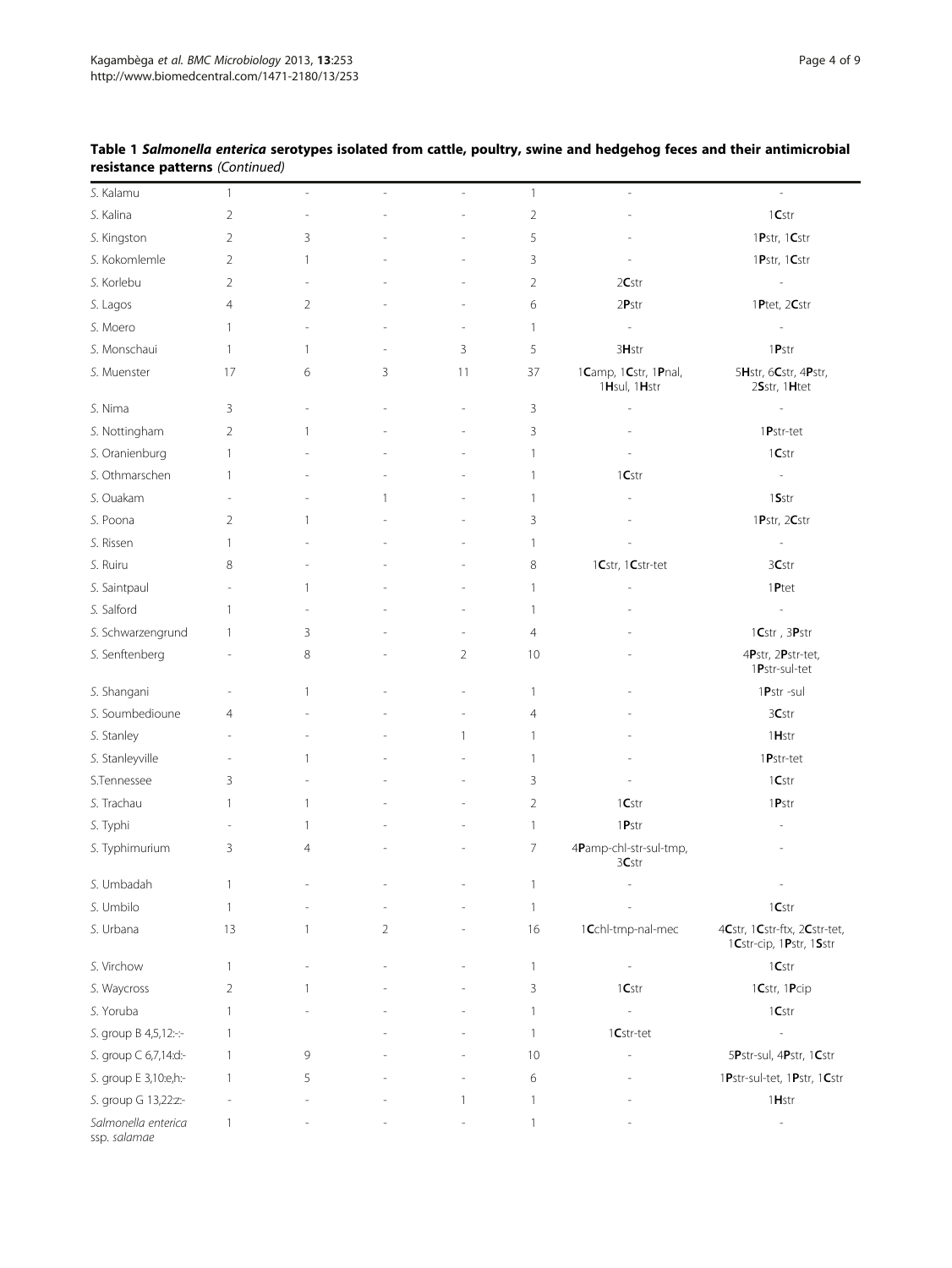<span id="page-4-0"></span>

|                                 | Table 1 Salmonella enterica serotypes isolated from cattle, poultry, swine and hedgehog feces and their antimicrobial |  |  |  |
|---------------------------------|-----------------------------------------------------------------------------------------------------------------------|--|--|--|
| resistance patterns (Continued) |                                                                                                                       |  |  |  |

| <b>Total</b> | 159   | 107<br>124 | . .   | 24    | 383   | e o<br>ےر | 247   |
|--------------|-------|------------|-------|-------|-------|-----------|-------|
|              | (52%) | (55%)      | (16%) | (96%) | (53%) | (7%)      | (34%) |

<sup>a</sup>For example, entry 7Pstr-tet, means that 7 isolates from poultry feces were resistant/intermediate to streptomycin and tetracycline. Abbreviations: C, cattle feces, P, poultry feces; S, swine feces; H, hedgehog feces, amp, ampicillin; chl, chloramphenicol; str, streptomycin; sul, sulphonamides; tmp, trimethoprim; tet, tetracycline; nal, nalidixic acid; cip, ciprofloxacin; ftx, cefotaxime; mec, mecillinam.

hedgehog feces and to compare them to human isolates from Burkina Faso [\[17\]](#page-7-0), a total of 50 isolates were subjected to PFGE analysis with XbaI and BlnI restriction enzymes (Figure 1). Genetic relatedness of the isolates belonging to the same serotype ranged from approximately 70% to 100%. S. Typhimurium isolates from the poultry and human feces clustered closely together. S. Muenster isolates obtained from the cattle and swine feces were different, but both clustered closely together with some hedgehog isolates (Figure 1). Two S. Typhimurium var. Copenhagen isolates from the cattle feces clustered together with the S. Typhimurium isolates when XbaI was used, whereas all three were distinct from S. Typhimurium when *BlnI* was used. S. Albany isolates from the cattle and poultry feces clustered separately using both enzymes.

#### **Discussion**

We detected high prevalence of Salmonella enterica ssp. enterica in the feces of the production animals slaughtered for human consumption in Burkina Faso. Salmonella was especially common in the poultry (55%) and cattle (52%) feces samples. The levels of Salmonella in poultry can vary depending on the country, the nature of the production system and the specific control measures in place. In some EU countries chicken flocks are virtually free from Salmonella whereas in the US a contamination rate up to 60% was detected [\[18\]](#page-7-0). In Japan, Salmonella

| $ A\rangle$                                                                                                                                     |                                     |                    |                     |                                     |                                | $\mathsf{B}$  |               |     |                             |                    |                |                                     |                                 |
|-------------------------------------------------------------------------------------------------------------------------------------------------|-------------------------------------|--------------------|---------------------|-------------------------------------|--------------------------------|---------------|---------------|-----|-----------------------------|--------------------|----------------|-------------------------------------|---------------------------------|
|                                                                                                                                                 | Serotype Strain FT Country Origin   |                    |                     |                                     |                                |               |               |     | <b>Serotype</b>             |                    |                |                                     | <b>Strain FT Country Origin</b> |
|                                                                                                                                                 | Virchow                             | FE99183            |                     | Burkina Faso                        | human feaces                   | $\circledast$ | $\circledast$ |     | Albany                      | FE98278            |                | <b>Burkina Faso</b>                 | poultry feaces                  |
|                                                                                                                                                 | Virchow                             | FE99184            |                     | Burkina Faso                        | human feaces                   |               |               |     | Albany                      | FE98280            |                | Burkina Easo                        | poultry feaces                  |
|                                                                                                                                                 | Virchow                             | FE98097            |                     | Burkina Faso                        | cattle feaces                  |               |               |     | Ouakam                      | FE99186            |                | Burkina Faso                        | human feaces                    |
|                                                                                                                                                 | Ouakam                              | FE96060            |                     | Burkina Faso                        | human feaces                   |               |               |     | Albany                      | FE97956            |                | Burkina Faso                        | cattle feaces                   |
|                                                                                                                                                 | Ouakam                              | FE98143            |                     | Burkina Faso                        | swine feaces                   |               |               |     | Albany                      | FE98129            |                | Burkina Faso                        | cattle feaces                   |
|                                                                                                                                                 | Albany                              | FE98278            |                     | Burkina Faso                        | poultry feaces                 |               |               |     | Virchow                     | FE99183            |                | <b>Burkina Faso</b>                 | human feaces                    |
|                                                                                                                                                 | Albany                              | FE98280            |                     | Burkina Faso                        | poultry feaces                 |               |               |     | Virchow                     | FE99184            |                | Burkina Faso                        | human feaces                    |
| $^{\prime\prime}$                                                                                                                               | Ouakam                              | FE99186            |                     | Burkina Faso                        | human feaces                   |               |               |     | Typhimurium var Co. FE98074 |                    | RDNC           | <b>Burkina Faso</b>                 | cattle feaces                   |
|                                                                                                                                                 | Muenster                            | FE98044            |                     | Burkina Faso                        | cattle feaces                  |               |               |     | Typhimurium var Co. FE98050 |                    | <b>RDNC</b>    | Burkina Faso                        | cattle feaces                   |
|                                                                                                                                                 | Muenster                            | FE97946            |                     | Burkina Faso                        | hedgehog feaces                |               |               |     | Typhimurium var Co. FE98107 |                    | RDNC           | Burkina Faso                        | cattle feaces                   |
| 11910                                                                                                                                           | Muenster                            | FE97950            |                     | Burkina Faso                        | hedgehog feaces                |               |               |     | Typhimurium                 | FE92773            | <b>RDNC</b>    | Burkina Faso                        | human feaces                    |
|                                                                                                                                                 | Muenster                            | FE97965            |                     | Burkina Faso                        | hedgehog feaces                |               |               |     | Typhimurium                 | FE92769            | RDNC           | Burkina Faso                        | human feaces                    |
| $+111$                                                                                                                                          | Muenster                            | FE97994            |                     | Burkina Faso                        | cattle feaces                  |               |               |     | Typhimurium                 | FE96077            | 56             | Burkina Faso                        | human feaces                    |
|                                                                                                                                                 | Muenster                            | FE98083            |                     | Burkina Faso                        | cattle feaces                  |               |               |     | Typhimurium                 | FE96081            | RDNC           | <b>Burkina Faso</b>                 | human feaces                    |
|                                                                                                                                                 | Muenster<br>Muenster                | FE98001            |                     | Burkina Faso                        | cattle feaces                  |               |               |     | Typhimurium                 | FE96083            | <b>RDNC</b>    | <b>Burkina Faso</b>                 | human feaces                    |
|                                                                                                                                                 | Muenster                            | FE96064<br>FE98885 |                     | Burkina Faso<br>Burkina Faso        | human feaces                   |               |               |     | Typhimurium                 | FE96085            | RDNC           | Burkina Faso                        | human feaces                    |
|                                                                                                                                                 | Muenster                            | FE96061            |                     | Burkina Faso                        | poultry feaces<br>human feaces |               |               |     | Typhimurium<br>Typhimurium  | FE96087<br>FE99189 | 116<br>56      | <b>Burkina Faso</b><br>Burkina Faso | human feaces<br>human feaces    |
|                                                                                                                                                 | Muenster                            | FE97979            |                     | Burkina Faso                        | cattle feaces                  |               |               |     | Typhimurium                 | FE96088            | RDNC           | <b>Burkina Faso</b>                 | human feaces                    |
|                                                                                                                                                 | Muenster                            | FE97987            |                     | Burkina Faso                        | cattle feaces                  |               |               |     | Typhimurium                 | FE98983            | 56             | Burkina Faso                        | poultry feaces                  |
|                                                                                                                                                 | Muenster                            | FE97989            |                     | Burkina Faso                        | cattle feaces                  |               |               |     | Typhimurium                 | FE99190            | 56             | Burkina Faso                        | human feaces                    |
|                                                                                                                                                 | Albany                              | FE97956            |                     | Burkina Faso                        | cattle feaces                  |               |               |     | Typhimurium                 | FE96078            | 56             | Burkina Faso                        | human feaces                    |
|                                                                                                                                                 | Albany                              | FE98129            |                     | Burkina Faso                        | cattle feaces                  |               |               |     | Typhimurium                 | FE96069            | $\overline{c}$ | Burkina Faso                        | human feaces                    |
|                                                                                                                                                 | Muenster                            | FE98136            |                     | Burkina Faso                        | swine feaces                   |               |               |     | Typhimurium                 | FE96071            | $\overline{2}$ | Burkina Faso                        | human feaces                    |
| 1111                                                                                                                                            | Muenster                            | FE98141            |                     | Burkina Faso                        | swine feaces                   |               |               |     | Typhimurium                 | FE98228            | 56             | Burkina Faso                        | poultry feaces                  |
| 11.121                                                                                                                                          | Muenster                            | FE97949            |                     | <b>Burkina Faso</b>                 | hedgehog feaces                |               |               |     | Typhimurium                 | FE98231            | 56             | Burkina Faso                        | poultry feaces                  |
|                                                                                                                                                 | Muenster                            | FE97970            |                     | Burkina Faso                        | hedgehog feaces                |               |               |     | Typhimurium                 | FE98233            | 56             | Burkina Faso                        | poultry feaces                  |
| <b>H</b> (18)                                                                                                                                   | Muenster                            | FE98275            |                     | Burkina Faso                        | poultry feaces                 |               |               |     | Ouakam                      | FE96060            |                | Burkina Faso                        | human feaces                    |
|                                                                                                                                                 | Muenster                            | FE98859            |                     | Burkina Faso                        | poultry feaces                 |               |               |     | Muenster                    | FE97965            |                | Burkina Faso                        | hedgehog feaces                 |
| <b>H E FEN E</b><br>111                                                                                                                         | Muenster                            | FE98135            |                     | Burkina Faso                        | swine feaces                   |               |               |     | Muenster                    | FE97987            |                | <b>Burkina Faso</b>                 | cattle feaces                   |
|                                                                                                                                                 | Typhimurium var Cop.                | FE98050            | RDNC                | Burkina Faso                        | cattle feaces                  |               |               | 31. | Muenster                    | FE96064            |                | Burkina Faso                        | human feaces                    |
|                                                                                                                                                 | Typhimurium var Cop.<br>Typhimurium | FE98107<br>FE92773 | RDNC<br><b>RDNC</b> | Burkina Faso<br><b>Burkina Faso</b> | cattle feaces<br>human feaces  |               |               |     | Muenster                    | FE97989            |                | Burkina Faso                        | cattle feaces                   |
|                                                                                                                                                 | Typhimurium                         | FE92769            | RDNC                | Burkina Faso                        | human feaces                   |               |               |     | Muenster<br>Muenstei        | FE98044<br>FE98083 |                | <b>Burkina Faso</b><br>Burkina Faso | cattle feaces<br>cattle feaces  |
|                                                                                                                                                 | Typhimurium                         | FE96085            | RDNC                | <b>Burkina Faso</b>                 | human feaces                   |               |               |     | Muenster                    | FE97946            |                | <b>Burkina Faso</b>                 | hedgehog feaces                 |
|                                                                                                                                                 | Typhimurium                         | FE96088            | RDNC                | Burkina Faso                        | human feaces                   |               |               |     | Muenster                    | FE97949            |                | Burkina Faso                        | hedgehog feaces                 |
|                                                                                                                                                 | Typhimurium                         | FE99190            | 56                  | Burkina Faso                        | human feaces                   |               |               |     | Muenster                    | FE97970            |                | <b>Burkina Faso</b>                 | hedgehog feaces                 |
|                                                                                                                                                 | Typhimurium                         | FE99189            | 56                  | Burkina Faso                        | human feaces                   |               |               |     | Muenster                    | FE98141            |                | Burkina Faso                        | swine feaces                    |
|                                                                                                                                                 | Typhimurium                         | FE98228            | 56                  | Burkina Faso                        | poultry feaces                 |               |               |     | Muenster                    | FE98859            |                | Burkina Faso                        | poultry feaces                  |
|                                                                                                                                                 | Typhimurium                         | FE98231            | 56                  | Burkina Faso                        | poultry feaces                 |               |               |     | Muenster                    | FE98135            |                | Burkina Faso                        | swine feaces                    |
|                                                                                                                                                 | Typhimurium                         | FE98233            | 56                  | Burkina Faso                        | poultry feaces                 |               |               |     | Muenster                    | FE96061            |                | Burkina Faso                        | human feaces                    |
|                                                                                                                                                 | Typhimurium                         | FE96069            | $\overline{c}$      | Burkina Faso                        | human feaces                   |               |               |     | Muenster                    | FE98136            |                | Burkina Faso                        | swine feaces                    |
|                                                                                                                                                 | Typhimurium                         | FE96071            | $\overline{2}$      | Burkina Faso                        | human feaces                   |               |               |     | Muenster                    | FE97950            |                | Burkina Faso                        | hedgehog feaces                 |
|                                                                                                                                                 | Typhimurium                         | FE96077            | 56                  | Burkina Faso                        | human feaces                   |               |               | ш   | Muenster                    | FE97994            |                | <b>Burkina Faso</b>                 | cattle feaces                   |
|                                                                                                                                                 | Typhimurium                         | FE96078            | 56                  | Burkina Faso                        | human feaces                   |               |               |     | Muenster                    | FE98275            |                | Burkina Faso                        | poultry feaces                  |
|                                                                                                                                                 | Typhimurium                         | FE96083            | RDNC                | Burkina Faso                        | human feaces                   |               |               |     | Muenster                    | FE98885            |                | <b>Burkina Faso</b>                 | poultry feaces                  |
|                                                                                                                                                 | Typhimurium                         | FE96087            | 116                 | Burkina Faso                        | human feaces                   |               |               | ш   | Muenster                    | FE98001            |                | Burkina Faso                        | cattle feaces                   |
|                                                                                                                                                 | Typhimurium<br>Typhimurium          | FE98983<br>FE96081 | 56<br>RDNC          | Burkina Faso<br><b>Burkina Fasc</b> | poultry feaces<br>human feaces |               |               |     | Virchow                     | FE98097            |                | Burkina Faso                        | cattle feaces                   |
|                                                                                                                                                 | Typhimurium var Cop. FE98074        |                    | RDNC                | Burkina Faso                        | cattle feaces                  |               |               |     | Muenster<br>Ouakam          | FE97979<br>FE98143 |                | Burkina Faso<br>Burkina Faso        | cattle feaces                   |
|                                                                                                                                                 |                                     |                    |                     |                                     |                                |               |               |     |                             |                    |                |                                     | swine feaces                    |
| Figure 1 Pulsed-field gel analysis with Xbal (A) and Blnl (B) to assess the genetic similarity of the Salmonella isolates from animal and       |                                     |                    |                     |                                     |                                |               |               |     |                             |                    |                |                                     |                                 |
| <b>human feces from Burkina Faso.</b> Fifty Salmonella strains belonging to serotypes Muenster (n = 20), Typhimurium (n = 17), Typhimurium var. |                                     |                    |                     |                                     |                                |               |               |     |                             |                    |                |                                     |                                 |
| Copenhagen (n = 3), Albany (n = 4), Virchow (n = 3) and Ouakam (n = 3) were analysed. FT = phage type.                                          |                                     |                    |                     |                                     |                                |               |               |     |                             |                    |                |                                     |                                 |
|                                                                                                                                                 |                                     |                    |                     |                                     |                                |               |               |     |                             |                    |                |                                     |                                 |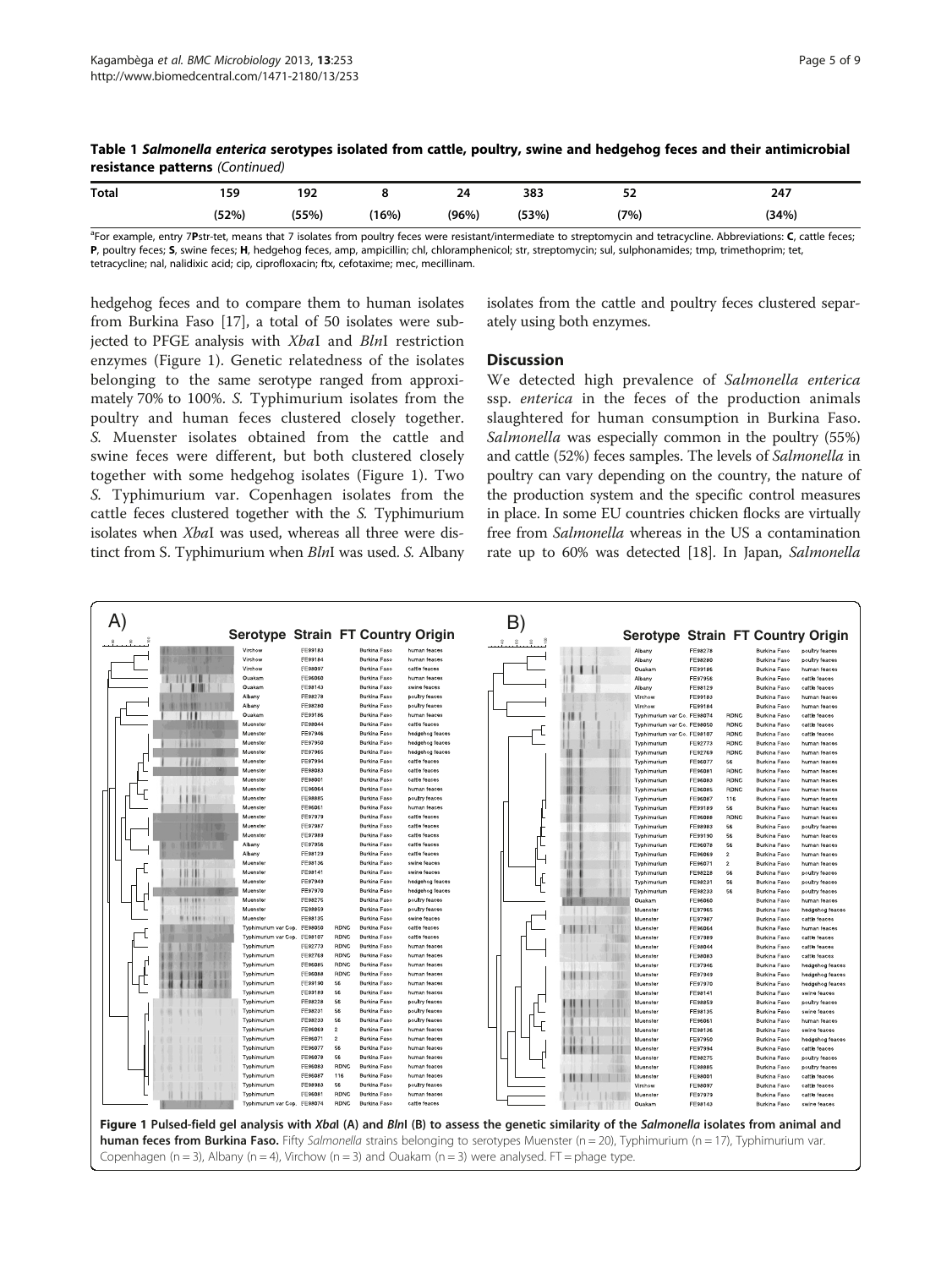was isolated from 36% of the broiler fecal samples [\[19\]](#page-7-0). In Gambia, the detected rate of Salmonella in chicken feces was higher, 67% [\[20](#page-8-0)], than what we detected from the chicken feces. In comparison, only 11% of chicken reared at intensive poultry farms in Nigeria were found to be infected [\[21](#page-8-0)].

The levels of Salmonella rates reported in beef are usually lower than in chicken. Salmonella carriage was reported to be 1.4% in cattle in Great Britain [\[22](#page-8-0)] and 0.5% in Japan [[19](#page-7-0)]. In Ethiopia, 4% of the feces of slaughtered cattle were contaminated by Salmonella [[23](#page-8-0)]. The high rate of Salmonella detected in our study might be explained partly by the method used for strain isolation and partly by the animal husbandry practices. In Burkina Faso, cows and sheep mostly roam freely at pasture in the bush. The wild animals, such as hedgehogs, living in such places can contaminate grass with their excreta, which, as shown in our study, can have high carriage rate of Salmonella. We found 16% of the swine feces samples to be contaminated by Salmonella. Salmonella contamination rates for pigs reported in literature vary from 9% to 23% in Europe [\[18,](#page-7-0)[22,24\]](#page-8-0), to 3% of porcine fecal samples in Japan [[19\]](#page-7-0) and 8% in Kenya [[25](#page-8-0)]. In accordance to the high rates of Salmonella detected in the feces samples, our previous studies on the prevalence of Salmonella in retail meats and beef intestines in Burkina Faso also revealed high numbers of Salmonella, especially in chicken (37-57%) [\[13,14](#page-7-0)].

Several of the serotypes isolated in this study, including S. Typhimurium, S. Muenster, S. Derby, S. Virchow, S. Hato, S. Bredeney, S. Stanley and S. Anatum, have frequently been implicated in outbreaks or sporadic cases of human illness [\[26\]](#page-8-0). In Africa, as elsewhere in the world, S. Enteritidis and S. Typhimurium are the most common causes of human salmonellosis [\[27\]](#page-8-0). Interestingly, S. Enteritidis was not recovered from the animal feces in our study and not from the human isolates in Burkina Faso either [[17\]](#page-7-0). The main serotypes found in both animal and human feces samples from Burkina Faso included S. Typhimurium (from poultry) and S. Muenster (from all the studied animal species). S. Derby was the most common serotype we detected in the chicken feces, as it was in the chicken carcasses [\[13,14](#page-7-0)]. World-wide, a wide range of *Salmonella* serotypes have the ability to colonize poultry: S. Typhimurium, S. Enteritidis, S. Hadar, S. Virchow, S. Infantis and, recently, S. Paratyphi B var. Java have all been frequently isolated from poultry in several countries [\[18](#page-7-0)], none of which were among the most common serotypes in poultry in Burkina Faso. Elsewhere in Africa, S. Enteritidis was the most common serotype detected in chicken feces in Zimbabwe [[28\]](#page-8-0) and S. Typhimurium in Algeria [\[29](#page-8-0)]. Notably, we isolated one S. Typhi strain from the chicken feces, as we did previously from a chicken carcass [\[14](#page-7-0)].

The S. Typhimurium isolates from chicken feces in Burkina Faso were multi-resistant to the commonly available antimicrobials ampicillin, chloramphenicol, streptomycin, sulfonamides and trimethoprim. This is a typical pattern found in the *Salmonella* strains with a sub-Saharan distinct genotype causing epidemic invasive disease [\[30\]](#page-8-0). Bacteremia caused by multi-resistant S. Typhimurium strains is a serious public health problem in Africa and they are significantly associated with increased mortality [[31](#page-8-0)]. Such S. Typhimurium isolates have been reported from e.g. Zaire [[31\]](#page-8-0), Kenya [\[32](#page-8-0)], Malawi [\[32](#page-8-0)] and Central Africa [\[33](#page-8-0)]. Although antimicrobial use for animals is under veterinary prescription control in Burkina Faso, farmers still use unprescribed antimicrobials as growth promoters or treatment for cattle, poultry and swine. This practice leads into a possibility that bacterial resistance developing in the food animals transfers to the human population thus posing a risk for public health by spreading of the resistance [\[34](#page-8-0)]. It would be essential to study the genotype of our S. Typhimurium isolates from poultry further in order to know if the invasive genotype also occurs in animals as the environmental reservoirs and host ranges of invasive salmonella strains in Africa are still unknown [\[35\]](#page-8-0). Our S. Typhimurium isolates from chicken and humans had the same phage type DT 56. This phage type was in Kenya among the most common phage type from adult patients [\[36\]](#page-8-0). In developed countries, a phage type DT 104 has often been associated with outbreaks of multiresistant S. Typhimurium infection in both man and animals [[37](#page-8-0)]. Only two isolates in our study was resistant to the newer antimicrobials; S. Muenster from the poultry feces was resistant to nalidixic acid, as was S. Urbana from the cattle feces, furthermore, its sensitivity to ciprofloxacin and cefotaxime was decreased.

PFGE provides valuable phylogenetic-relationship inference for *Salmonella* at serotype and strain level [\[38,39](#page-8-0)]. Our cluster analysis revealed close genetic relationship between some human and animal strains belonging to the same serotypes. Notable similarity of the chicken and human isolates indicates that chicken may be a major source of *Salmonella* transmission to humans. Also in Senegal, a study detected a high degree of similarity among S. Hadar, S. Brancaster and S. Enteritidis from poultry meat and humans by using PFGE [[40\]](#page-8-0). Besides through food, direct transmission from chicken to humans could easily happen in Burkina Faso, since chickens roam free scattering their feces anywhere in the house yards. Although, in these surroundings it is also possible that it is rather chicken which get transiently infected with the typical human Salmonella strains. However, the study conducted recently on isolates from infected children and their households in the Gambia did not support the hypothesis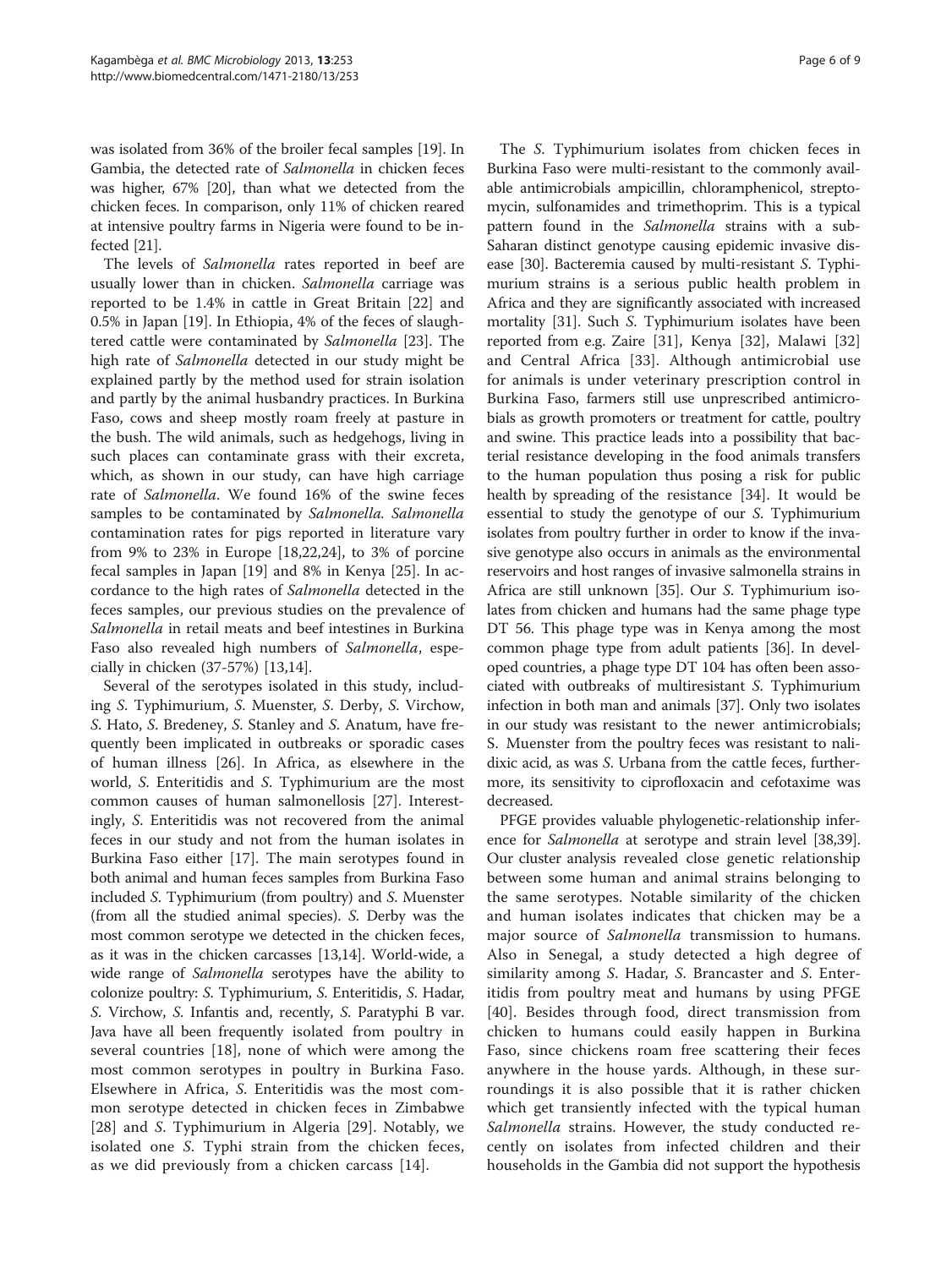that humans and animals living in close contact in the same household carry genotypically similar Salmonella serotypes [[20\]](#page-8-0).

We found out that the prevalence of Salmonella in hedgehog feces was particularly high (96%). In Burkina Faso, hedgehogs live in a variety of habitats where they dig their burrows, spend most of the daylight hours asleep, and emerge at night to forage. Hedgehogs can serve as reservoirs of Salmonella in many ways. During the night, villagers go to catch them as a meat source for the next day. During the rainy season, feces of animals including hedgehogs pollute the water sources such as rivers and wells. At the countryside many people are dependent on these sources for their potable water. In developed countries, people having exotic hedgehogs as pets have fallen sick with salmonellosis [[10](#page-7-0)]. In these cases, the commonly detected Salmonella serotype has been S. Tilene [\[16](#page-7-0)]. Since we found several S. Tilene strains in our cattle and chicken meat samples during our previous study [[13\]](#page-7-0), we wanted to investigate a possible link between the Salmonella carriage of the production animals and hedgehogs, which share the same pastures for foraging. Indeed, we found hedgehogs in Burkina Faso to carry many Salmonella serotypes common also in the production animals, but no S. Tilene was detected, not in feces of the studied hedgehogs or of the other animals.

S. Muenster isolates were obtained from the feces of all the studied animal species and humans and their genetic relatedness in PFGE analysis was 90 to 95%. Thus, it is possible that the same strains of S. Muenster are able to infect many different hosts. Hedgehog feces might infect both cattle and swine foraging freely, since Salmonella can persist in the environment for several months to more than a year [[41,42\]](#page-8-0). The production animals and the hedgehogs might all be able to transfer Salmonella further to the humans. We have previously shown the production animals to be potential carriers of virulent Escherichia coli to humans as well [[43](#page-8-0)]. There is no previous information on the frequency of wild animals carrying enteropathogenic bacteria in Burkina Faso, apart from the *Salmonella* carriage of hedgehogs reported here.

# Conclusions

Our study revealed that both production and some wild animals commonly carry Salmonella in Burkina Faso. Some of the isolated Salmonella strains were genetically related to the human Salmonella strains and resistant to the common antimicrobials. As the humans and animals often live in close vicinity in Africa and the hygiene control of the meat retail chain is defective, high carriage rates of *Salmonella* and other potential pathogens of asymptomatic production animals can pose a major public health problem in Burkina Faso. Therefore, systematic

surveillance of the infection sources and routes of the bacterial pathogens especially in the food production chain is needed to target the control actions to the critical points in the spread of the pathogens to the consumers.

# Methods

# Sampling

From 9 March to 25 August 2010, we collected 704 fecal samples from cattle  $(n = 304)$  and swine  $(n = 50)$  after slaughter at the central abattoir, and from chickens  $(n = 350)$ from the local poultry meat sellers in Ouagadougou, Burkina Faso, as previously described [\[43\]](#page-8-0). Hedgehogs  $(n = 25)$  were obtained from different villages across the country. Immediately after the animals were slaughtered, the fecal material was taken aseptically from the large intestine, 1 to 1.5 cm from the rectum. The samples were transported to the laboratory and kept at 4°C until the microbiological examination was started within 8 hours.

# Salmonella isolation and phenotyping

From each fecal sample, 25 g was enriched in 225 ml of buffered peptone water (Liofilchem, Teramo, Italy) at 37°C for 24 h. After that, 0.1 ml of an enriched sample was transferred into 10 ml of Rappaport-Vassiliadis broth and incubated at 42°C for additional 24 h before plating a loopful on Xylose Lysine Deoxycholate (XLD) agar (Oxoid, Basingstoke, England). Identity of the colonies with black center were confirmed biochemically using lysine and triple sugar iron agars and with API 20E (Biomerieux, Marcy l'Etoile, France). Salmonella isolates were serotyped with the somatic O and flagellar H anti-sera according to the Kauffman-White scheme [\[44\]](#page-8-0). Isolates of serotypes Typhimurium (including var. Copenhagen) were further phage typed [\[45\]](#page-8-0).

# Antimicrobial susceptibility testing

Antimicrobial susceptibility of the isolates was tested by a standard disk diffusion method, and Escherichia coli RHE 6715 (ATCC 25922) was used for validating the antimicrobial test results [\[46\]](#page-8-0). The antimicrobial agents used were ampicillin (10 μg), chloramphenicol (30 μg), streptomycin (10 μg), sulphonamides(3 μg), trimethoprim (5 μg), tetracycline (30 μg), gentamicin (10 μg), nalidixic acid (30 μg), ciprofloxacin (5 μg), cefotaxime (30 μg), mecillinam (10 μg), imipenem (10 μg). Minimal inhibitory concentration (MIC) for ciprofloxacin (concentration ranging from 0,002 to 32 μg/ml) was determined by E-test (AB Biodisk, Solna Sweden) to the isolates resistant to nalidixic acid. MIC breakpoint  $\leq 1$  µg/ml was interpreted as susceptible [[46\]](#page-8-0).

# Genotyping

Isolates representing Salmonella serotypes, which were isolated from both the feces of the animals and from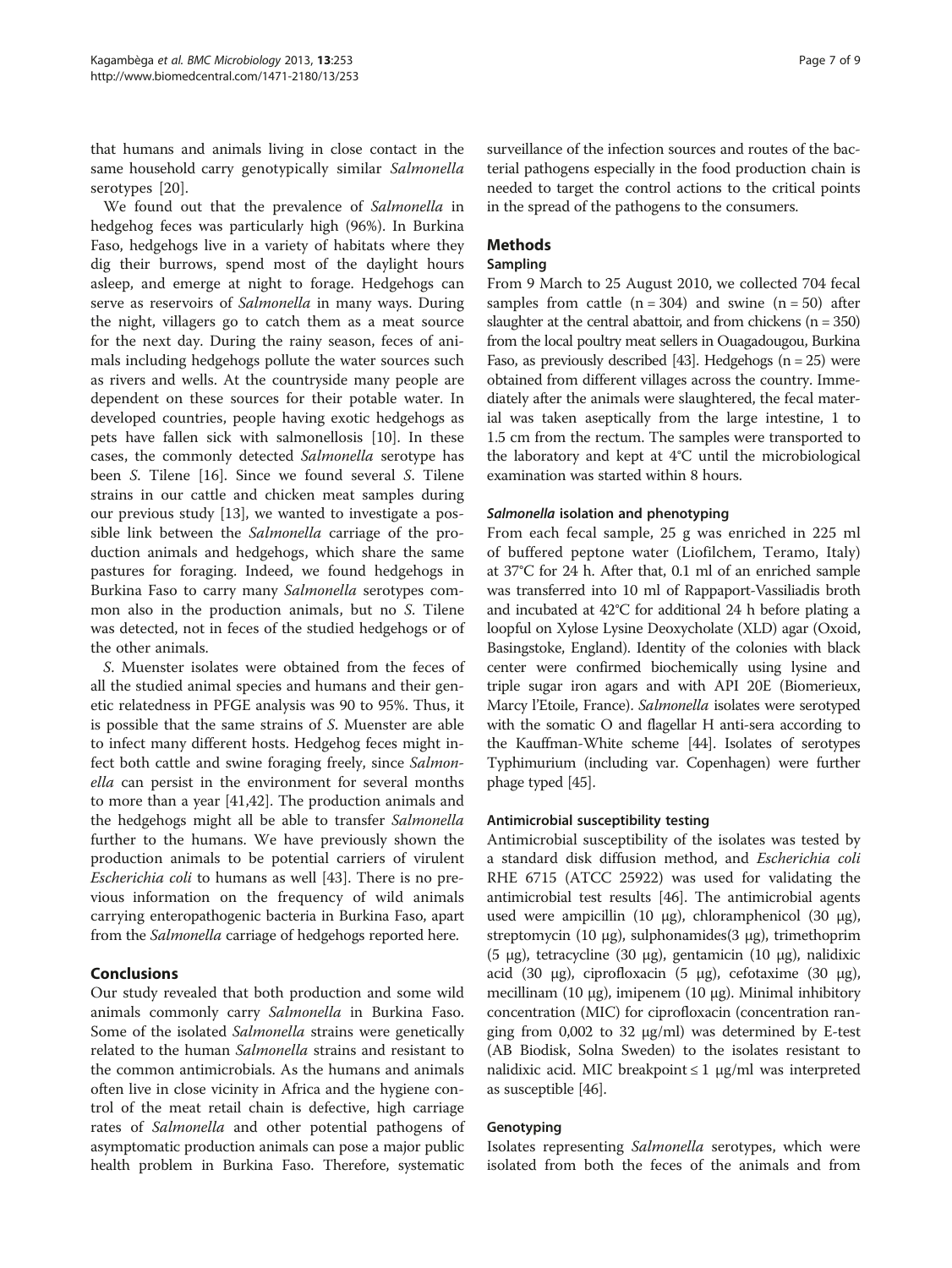<span id="page-7-0"></span>children in Burkina Faso, were subjected for genotypic analysis by PFGE. The serotypes included were Muenster (2 human, 7 cattle, 5 hedgehog, 3 swine and 3 poultry isolates), Typhimurium with antigen structure 4,5,12:i:1,2 (13 human and 4 poultry isolates) and Typhimurium var. Copenhagen with antigen structure 4,12:i:1,2 (3 cattle isolates), Virchow (2 human and 1 cattle isolates) and Ouakam (2 human and 1 swine isolates). In addition, four Albany isolates from two different animal species were included in the analysis (2 poultry and 2 cattle isolates). The 19 human Salmonella isolates were obtained from the National Public Health Laboratory in Ouagadougou, Burkina Faso and described in [17] and the 31 isolates of animal origin were from this study. For PFGE, the PulseNet protocol for Salmonella was used with the XbaI and BlnI restriction enzymes [\[47\]](#page-8-0). Briefly, agaroseembedded DNA was digested with 15 U of restriction enzyme (XbaI, Roche, Mannheim, Germany and BlnI, Fermentas International, Burlington, Ontario) at 37°C overnight. The restriction fragments were separated by electrophoresis in 0.5x TBE (HEPES for S. Ouakam) running buffer at 14°C for 20 h using the CHEF Mapper electrophoresis system (Bio-Rad Laboratories, Hercules, California, USA) with pulse times of 2 to 63 s, 120° angle, and 6.0 V/cm gradient. The agarose gels were stained with ethidium bromide, and the DNA banding patterns were analyzed by BioNumerics 5.10 software. Salmonella Braenderup H9812 was used as a standard. The bands within a size range from 33 kb to 1,135 kb were included in the analysis, and isolates differing even in one banding position were assigned as a new PFGE type. The dendrograms showing the grouping of the PFGE patterns were generated in BioNumerics using the composite of the patterns and the unweighted pair group method with arithmetic mean algorithm (UPGMA) with dice-predicted similarity value, 1% band optimization and 0,7% tolerance.

#### Ethical considerations

Permission to conduct this study was obtained from the slaughterhouse authorities and the study protocol was approved by the Ethical Committee of Burkina Faso.

#### Competing interests

The authors declare that they have no competing interests.

#### Authors' contributions

AK carried out the sampling and strain characterization and drafted the manuscript, TL and LA participated in the PFGE analysis, AST and NB supervised the sampling and strain isolation, AS and KH supervised the strain characterization and participated in writing the manuscript. All authors read, commented on and approved of the final manuscript.

#### Acknowledgements

This study was funded by the Academy of Finland grant 122600 to collaboration between the Finnish National Institute for Health and Welfare (THL) and CRSBAN/University of Ouagadougou and by the International Foundation for Science (IFS) grant to AK. We thank the personal from the national slaughterhouse of Ouagadougou and the poultry sellers for the

good collaboration. We also thank the personnel of the Bacteriology Unit at THL for their assistance in sero- and phage typing.

#### Author details

<sup>1</sup> Bacteriology Unit, Department of Infectious Disease Surveillance and Control, National Institute for Health and Welfare (THL), Helsinki, Finland. <sup>2</sup>Laboratoire de Biologie Moléculaire et d'Epidémiologie et de Surveillance Bactéries et Virus transmis par les Aliments, CRSBAN, Département de Biochimie-Microbiologie, UFR-SVT/Université de Ouagadougou, Ouagadougou, Burkina Faso. <sup>3</sup>Department of Food and Environmental Sciences, Division of Microbiology, University of Helsinki, Helsinki, Finland.

Received: 11 May 2013 Accepted: 31 October 2013 Published: 11 November 2013

#### References

- 1. Majowicz SE, Musto J, Scallan E, Angulo FJ, Kirk M, O'Brien SJ, Jones TF, Fazil A, Hoekstra RM: The Global Burden of Nontyphoidal Salmonella Gastroenteritis. Clin Infect Dis 2010, 50:882–889.
- 2. Bryce J, Boschi-Pinto C, Shibuya K, Back RE: WHO estimates of the causes of death in children. Lancet 2005, 365:1147–1152.
- 3. Morpeth SC, Ramadhani HO, Crump JA: Invasive non-Typhi Salmonella disease in Africa. Clin Infect Dis 2009, 49:606–611.
- 4. Acha PN, Szyfres B: Salmonellosis. In Zoonoses and Communicable Diseases Common to Man and Animals, Volume I: Bacterioses and Mycoses. 3rd edition. Edited by Acha PN, Szyfres B. Washington, D.C: Pan American Health Organization; 2001:233–246.
- 5. Kariuki S, Revathi G, Kariuki N, Kiiru J, Mwituria J, Muyodi J, Githinji JW, Kagendo D, Munyalo A, Hart CA: Invasive multidrug-resistant nontyphoidal Salmonella infections in Africa: zoonotic or anthroponotic transmission? J Med Microbiol 2006, 55:585–591.
- 6. Thorns CJ: Bacterial food-borne zoonoses. Rev Sci Tech 2000, 19:226–239.
- 7. Gillespie IA, O'Brien SJ, Adak GK, Ward LR, Smith HR: Foodborne general outbreaks of Salmonella Enteritidis phage type 4 infection, England and Wales, 1992-2002: where are the risks? Epidemiol Infect 2005, 133:795-801.
- 8. Stopforth JD, Lopes M, Shultz JE, Miksch RR, Samadpour M: Location of bung bagging during beef slaughter influences the potential for spreading pathogen contamination on beef carcasses. J Food Prot 2006, 69:1452–1455.
- 9. Glaser CA, Angulo FJ, Rooney J: Animal-associated opportunistic infections in HIV-infected persons. Clin Infect Dis 1994, 18:14–24.
- 10. Riley PY, Chomel BB: Hedgehog zoonoses. Emerg Infect Dis 2005, 11:1-5.
- 11. White DG, Zhao S, Sudler R, Ayers S, Friedman S, Chen S, McDermott PF, McDermott S, Wagner DD, Meng J: The isolation of antibiotic resistant Salmonella from retail ground meat. New Engl J Med 2001, 345:1147-1154.
- 12. Threlfall EJ: Antimicrobial drug resistance in Salmonella: problems and perspectives in food- and water-borne infections. FEMS Microbiol Rev 2002, 26:141–148.
- 13. Kagambèga A, Haukka K, Siitonen A, Traoré AS, Barro N: Prevalence of Salmonella enterica and the hygienic indicator Escherichia coli in raw meat at markets in Ouagadougou, Burkina Faso. J Food Prot 2011, 74:1547–1551.
- 14. Kagambega A, Barro N, Traoré AS, Siitonen A, Haukka K: Characterization of Salmonella enterica and detection of the virulence genes specific to diarrheagenic Escherichia coli from poultry carcasses in Ouagadougou, Burkina Faso. Foodborne Pathog Dis 2012, 9:589–593.
- 15. CDC: African pygmy hedgehog-associated salmonellosis. MMWR Morb Mortal Wkly Rep 1995, 44:462–463.
- 16. Craig C, Styliadis S, Woodward D, Werker D: African pygmy hedgehogassociated Salmonella tilene in Canada. Can Commun Dis Rep 1997, 23:129–131.
- 17. Bonkoungou IJO, Haukka K, Österblad M, Hakanen AJ, Traoré AS, Barro N, Siitonen A: Bacterial and viral etiology of childhood diarrhea in Ouagadougou. Burkina Faso. BMC Pediatr 2013, 13:36.
- 18. Mølbak K, Olsen JE, Wegener HC: Salmonella infections. In Foodborne Infections and Intoxications. 3rd edition. Edited by Riemann HP, Cliver DO. The Netherlands: Elsevier; 2006:57–136.
- 19. Ishihara K, Takahashi T, Morioka A, Kojima A, Kijima, Asai T, Tamura Y: National surveillance of Salmonella enterica in food-producing animals in Japan. Acta Vet Scand 2009, 51:35.